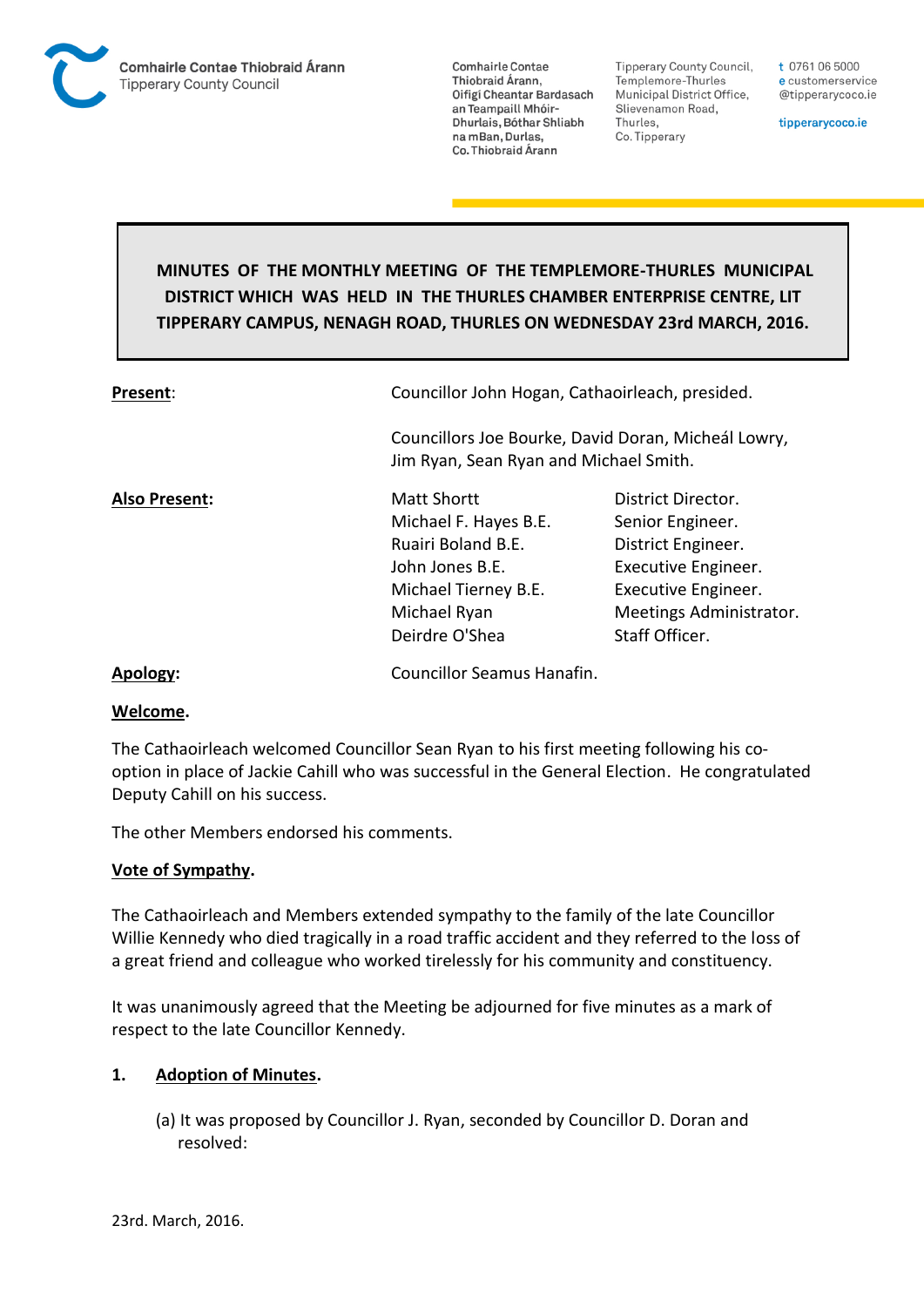Tipperary County Council. Templemore-Thurles Municipal District Office, Slievenamon Road, Thurles, Co. Tipperary

t 0761 06 5000 e customerservice @tipperarycoco.ie

tipperarycoco.ie

"That the Minutes of the Monthly Meeting which was held on the 27th. January, 2016 be adopted as a true record of the business transacted at the Meeting."

(b) It was proposed by Councillor J. Ryan, seconded by Councillor J. Bourke and resolved:

"That the Minutes of a Special Meeting which was held on the 15th. February, 2016 be adopted as a true record of the business transacted at the Meeting."

# **2. Planning.**

Mr. Karl Cashen, Director of Services and Mr. Brian Beck, Senior Planner, Planning Section were in attendance for this item.

Brian Beck made the following points in the course of his Presentation and in response to queries from the Members:-

- There has been a steady increase in planning applications in the areas of agriculture, business, house extensions and one off housing but no applications have been received for housing estates.
- A new Draft "Taking in Charge of Estates Policy", which was recently presented to the Planning Strategic Policy Committee, will be brought before the Council for discussion at an early date and Members will be invited to make submissions.
- Members are encouraged to attend a Workshop on the Draft Renewable Energy Strategy which will take place in the first week of April.
- The land for the proposed ring road for Thurles is reserved in the County Development Plan.
- Variation No. 4 of the County Development Plan which will deal with the zoning and preservation of lands around villages for schools, graveyards, amenities etc will be brought before the Members at Municipal District level in due course.

Karl Cashen circulated a report on planning statistics for the period 1st. June 2014 to 29th. February, 2016. He advised the Members that there has been an increase of 33% in the number of planning applications lodged from June 2015 to February 2016 when compared with the period June 2014 to February 2015.

Karl Cashen responded to queries raised by the Members as follows:-

 280 estates throughout the Council have not been taken in charge and the Council is actively progressing the applications on hands.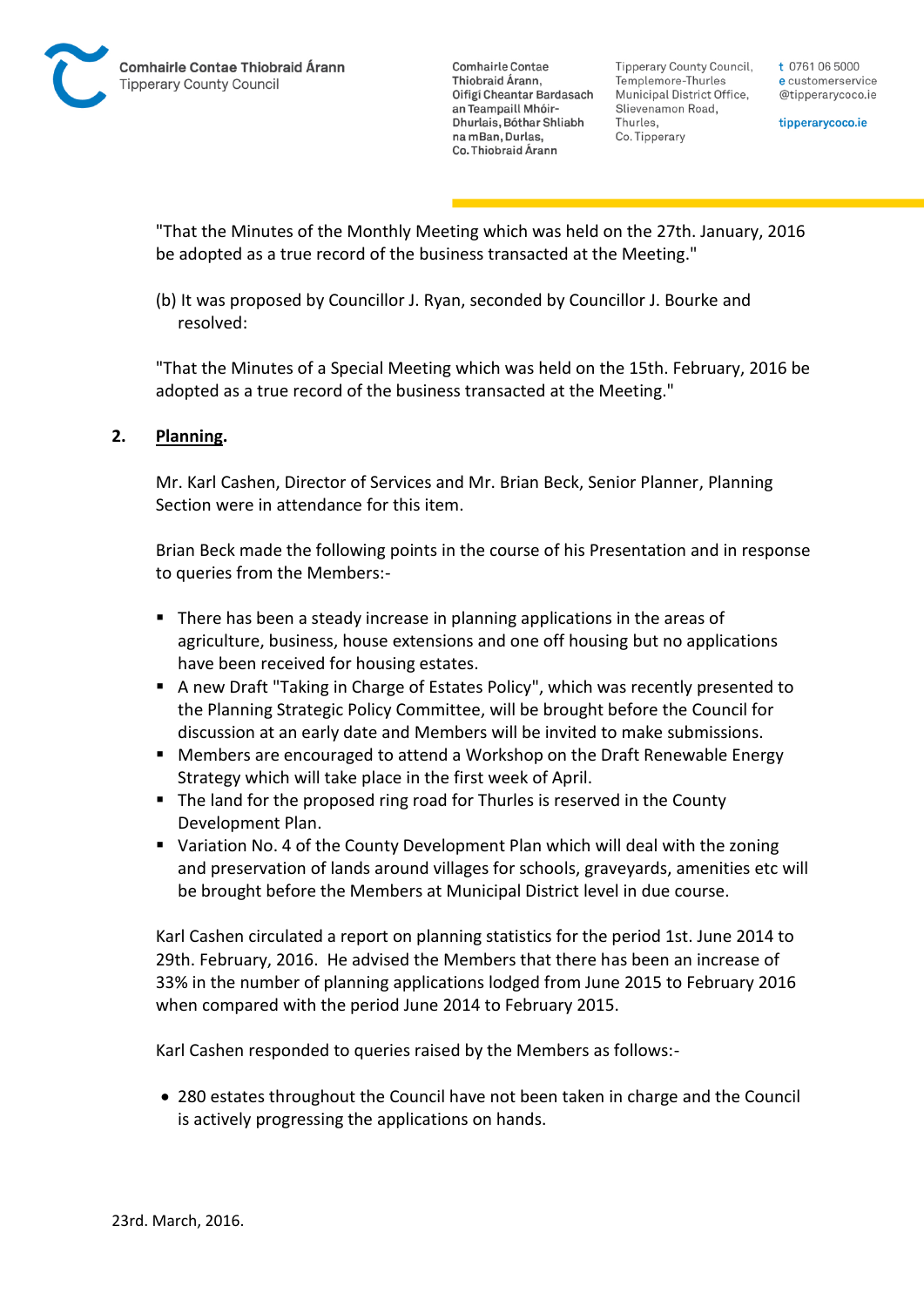

Tipperary County Council. Templemore-Thurles Municipal District Office, Slievenamon Road, Thurles, Co. Tipperary

t 0761 06 5000 e customerservice @tipperarycoco.ie

tipperarycoco.ie

 The Council, at a meeting before Christmas, provided Electric Ireland with a list of estates which are scheduled to be taken in charge in 2016 and it is expected that the public lighting will not be disconnected in these estates.

The Cathaoirleach and Members thanked the Planning Staff for the information and they left the room.

### **Housing.**

The Cathaoirleach welcomed Clare Curley, Director of Services and Aidan Fennessy, Senior Executive Officer, Housing Section who were in attendance for this item.

Copy of a report on Housing Construction Projects 2015 - 2017, Housing Allocations 2015, House Purchases, Voids and approved Social Housing Applicants within the Municipal District was circulated at the Meeting.

Clare Curley confirmed that:-

- 1. The full Housing Capital Allocation has not yet been received for 2016.
- 2. 178 voids were completed in 2015 which was twice the target figure set and an application has been submitted to the Department to upgrade a substantial number of voids this year.
- 3. 48 houses were purchased last year while the target set was 20.
- 4. The Council will concentrate on acquiring houses this year that require minimal works.
- 5. There are 25 voids presently in the Municipal District and units requiring minor repairs will be turned around quickly.
- 6. The date for submission of applications under the Housing Adaptation Grant Scheme for Private Houses is closed and the Council will consider emergency applications throughout the year.

Ms. Curley and Mr. Fennessy made the following points in response to queries from the Members:-

- The Council is using other forms of social housing support such as RAS, the Long Term Leasing Initiative and HAP to meet housing needs in addition to house construction/purchases.
- The social housing applicant numbers include households that have signed up under the HAP Scheme.
- $-$  It is expected that approximately 180 voids will be returned to use in the County this year.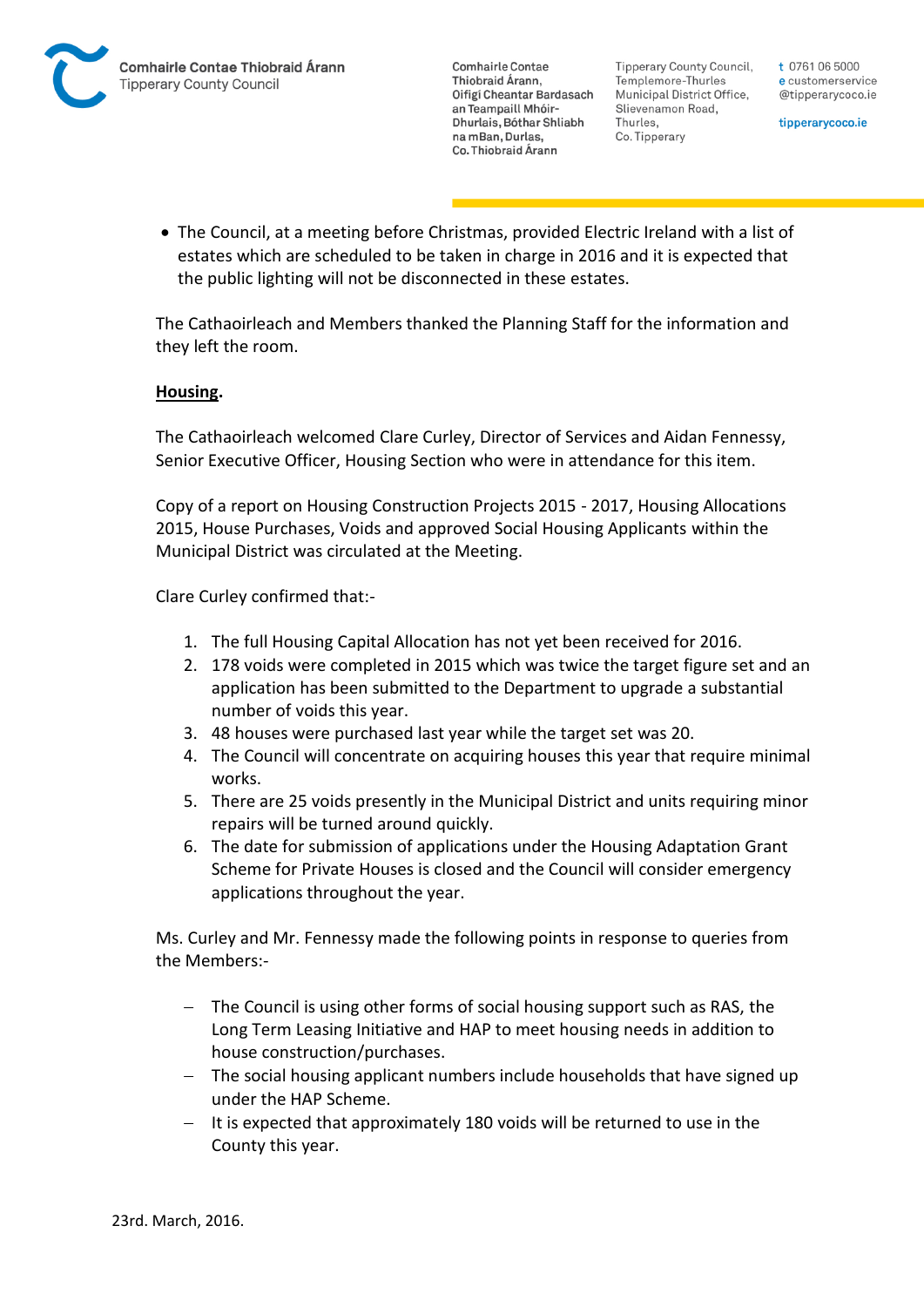

Tipperary County Council. Templemore-Thurles Municipal District Office, Slievenamon Road, Thurles, Co. Tipperary

t 0761 06 5000 e customerservice @tipperarycoco.ie

tipperarycoco.ie

- An Architect will be employed by the Council shortly to speed up the design process on construction projects.
- The Council was unsuccessful in purchasing Ashbury Housing Estate, Roscrea and contact will be made with the Environment Section with regard to serving a Derelict Sites Notice.
- The Housing Section has a very good working relationship with Voluntary Housing Bodies who have expressed an interest in providing social housing in Thurles town.
- Rents are calculated in accordance with assessable household income and tenants are obliged to inform the Council when there is a change in their income and household circumstances in accordance with the Tenancy Agreement.
- The Department is aware of the number of approved social housing applicants in the County as the Council is obliged to undertake Housing Needs Assessments on a regular basis.
- The Housing Section is working closely with Planning and Water Services to resolve issues in Glencarrig Housing Estate, Roscrea in conjunction with the new construction programme for the estate.
- The Community Liaison Officers have achieved significant success in the north of the County and the Council would not get approval for recruitment of additional staff.
- The Council is due to meet the Department shortly to discuss the Housing Capital Programme and the request to provide social housing on the lands at Mill Road, Thurles will be raised with them.
- The voluntary group is experiencing difficulty with securing insurance to cover the Community House in Derrynaflan Avenue, Littleton and it is proposed to refurbish the house for social housing purposes subject to funding.
- Voluntary Housing Bodies are finding it problematic in securing funding for social housing construction purposes.
- Cardens Court, Templemore was not purchased by a Voluntary Housing Body.
- The 6 to 8 houses in Lacey Avenue, Templemore that are in a derelict condition are not in the ownership of the Council.
- An application has been made to the Department for the provision of external wall insulation in older Council houses which is costly.

Clare Curley circulated copies of the new Tenant Handbook and Housing Maintenance Policy 2015, for information purposes, at the Meeting.

The Cathaoirleach and Members thanked the Housing Staff for the update and they withdrew from the Meeting.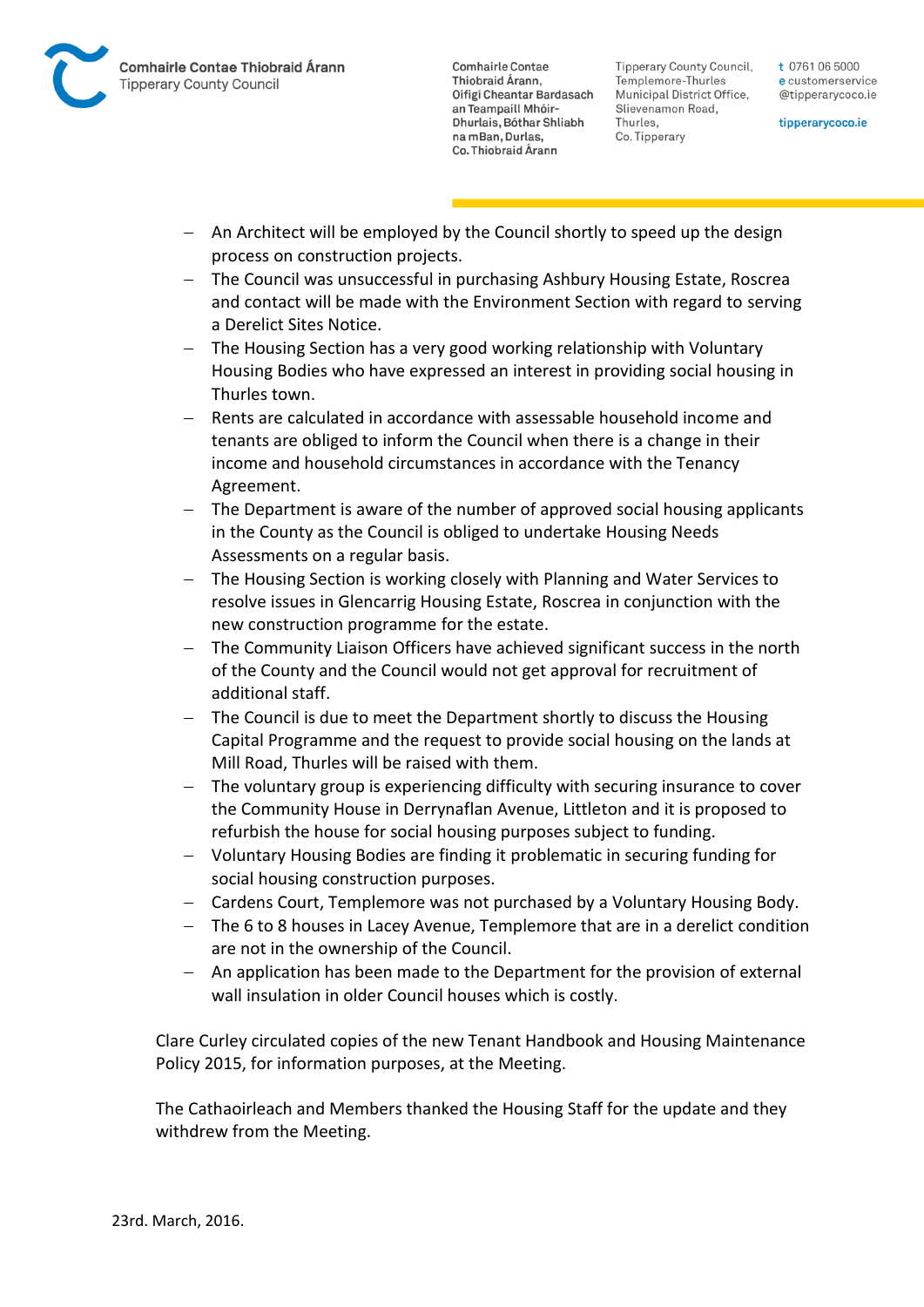

Tipperary County Council. Templemore-Thurles Municipal District Office, Slievenamon Road, Thurles, Co. Tipperary

t 0761 06 5000 e customerservice @tipperarycoco.ie

tipperarycoco.ie

### **3. Town Centre Initiative Report.**

Kathleen Prendergast, Economic Development Officer and Mark O'Brien, Economic Development Executive were in attendance for this item.

Kathleen Prendergast summarised the contents of the Town Centre Initiative Report, copies of which were circulated with the Agenda and she confirmed the following:-

- 1. The research was undertaken by Liam Fitzgerald, Accelerate Business Coaching supported by the Economic Department of Tipperary County Council.
- 2. The Report concentrates on the 9 towns in the County and sets out the way forward for each town to develop into the future.
- 3. The opinions of key stakeholders in each of the towns were sought as part of the consultation process.
- 4. The development of Town Centre Forums in each town, comprising of local stakeholders from across the public, private, voluntary and community sectors, will drive positive change and lead to increased footfall and spending in the towns.
- 5. Town Centre Forums which were established by the former South Tipperary County Council under the South Tipperary Retail Development Programme 2012 proved very successful.
- 6. Opportunities and threats to Town Centre and Retail Development are highlighted in the Report.
- 7. The largest employer in the County is the retail sector at 14.96% and there is a need to support and build on this success.
- 8. Effective marketing and in particular online marketing is key to the success of town centres and the Marketing Mix Model described in the Report should be implemented to develop and expand town centres.
- 9. The Council provides a range of supports to retailers (i.e. Commercial Incentive Scheme, Painting Grant Scheme) and funding opportunities can be accessed at national level through Government initiatives (i.e. Rural Development Programme 2014 - 2020, Ireland's Ancient East).
- 10. A new group outside the Enhancement Committee needs to be established in Roscrea with town centre retailers leading the initiative.
- 11. The Local Enterprise Office is preparing a package of incentives and supports which town centre retailers can easily access.
- 12. The Town Centre Initiative will be rolled out across the 9 towns in the near future and public meetings will be held to raise awareness of its existence.

Kathleen Prendergast and Mark O'Brien made the following points in response to queries from the Members:-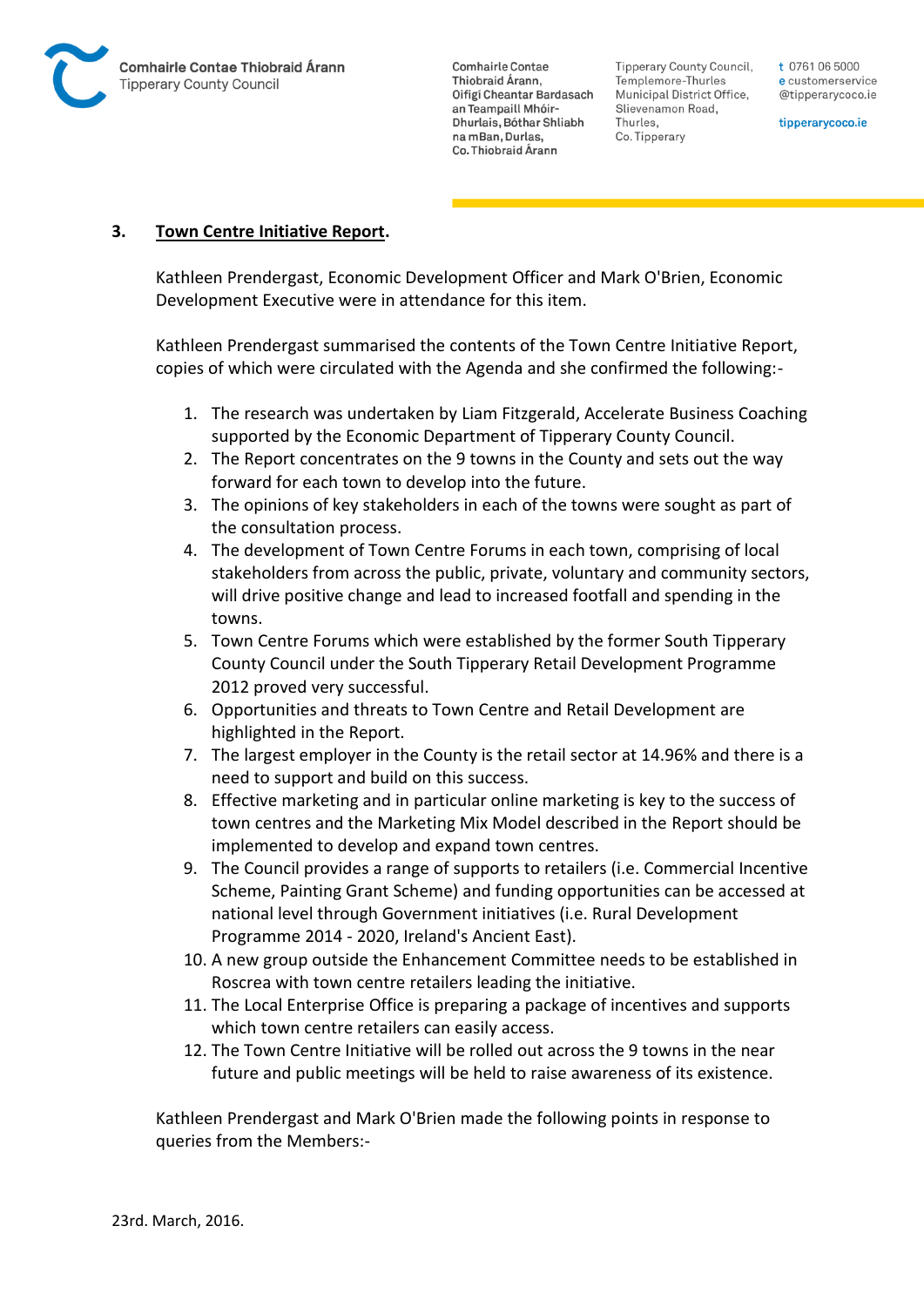

Tipperary County Council. Templemore-Thurles Municipal District Office, Slievenamon Road, Thurles, Co. Tipperary

t 0761 06 5000 e customerservice @tipperarycoco.ie

tipperarycoco.ie

- The Roscrea Enhancement Committee has a broader remit while the Town Centre Forum will concentrate solely on identifying retail opportunities, marketing and upskilling of traders to increase spending in town centres.
- There will always be challenges such as traffic congestion, parking charges etc that every town has to contend with and the Councillors will have the opportunity to become members of Town Centre Forums in their Municipal District.
- Exploitation in terms of low wages and work standards is an issue globally in regard to online shopping which is very popular among young people.
- The local Enterprise Office has an online trading voucher system which the traders can utilise to encourage online shopping in their respective towns.

The Cathaoirleach and Members thanked Kathleen Prendergast and Mark O'Brien for their presentation and they left the Meeting.

# **4. Proposal to declare the roads serving the Housing Estates listed to be public roads-.**

- (**i) Parkmore Manor, Roscrea.**
- **(ii) Ard Carraig, Thurles.**
- **(iii) Elmwood, Thurles.**
- **(iv) Hazelwood, Thurles.**

The Meetings Administrator advised that the Director of Roads, Transportation, Health & Safety has recommended that the roads serving (i) Parkmore Manor, Roscrea. (ii) Ard Carraig, Thurles. (iii) Elmwood, Thurles. (iv) Hazelwood, Thurles be declared public roads and that the open spaces, carparks, sewers, watermains and service connections within the developments be taken in charge.

It was proposed by Councillor J. Ryan, seconded by Councillor J. Bourke and resolved:-

"That pursuant to the provisions of Section 180 of the Planning & Development Act 2000 (as amended) and Section 11 of the Roads Act 1993, this Municipal District hereby agrees to declare the Roads serving the Housing Estates known as:

- **Parkmore Manor, Roscrea**
- **Ard Carraig, Thurles**
- **Elmwood, Thurles**
- **Hazelwood, Thurles**

to be public and take in charge the open spaces, car parks, sewers, water mains and service connections within the development, as per the maps which were on public display during the prescribed period and as outlined in the Director of Service Report to Members for the March 2016 Municipal District Meeting."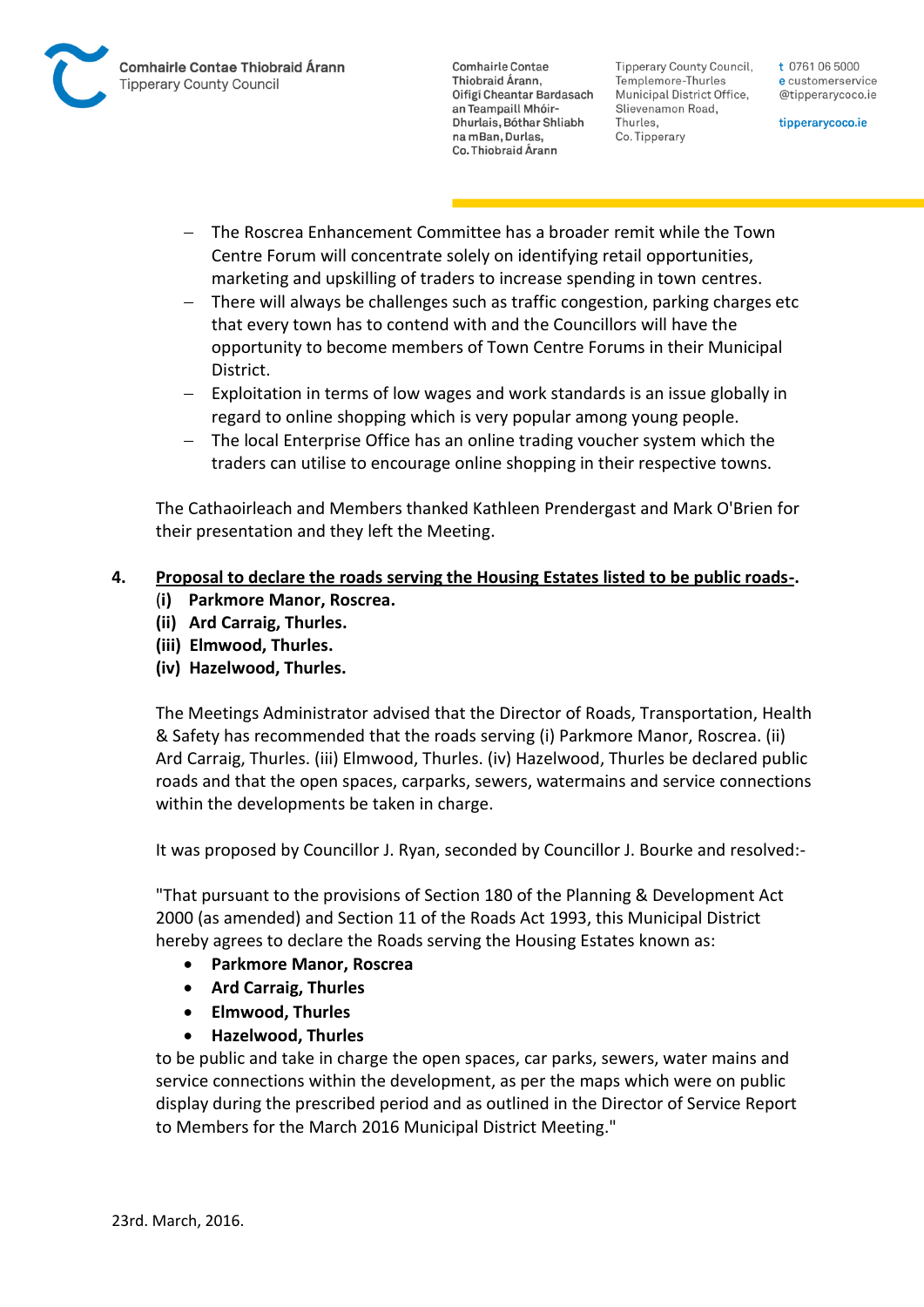

Tipperary County Council. Templemore-Thurles Municipal District Office, Slievenamon Road, Thurles, Co. Tipperary

t 0761 06 5000 e customerservice @tipperarycoco.ie

tipperarycoco.ie

### **5. Establishment of a Municipal District Community Safety Committee.**

The Meetings Administrator referred to an email which was circulated with the Agenda in relation to a proposal to establish a Community Safety Committee in each of the Municipal Districts, which will focus on improving policing and safety in their respective areas. It was noted that the meetings will be held "in committee" and Members will have the opportunity to raise issues of concern with the Garda Representatives who will be in attendance.

It was proposed by Councillor D. Doran, seconded by Councillor J. Ryan and resolved that:-

"That a Community Safety Committee be established in the Templemore-Thurles Municipal District."

### **6. Appointment of a member to the Tipperary Joint Policing Committee.**

The Meetings Administrator advised that a member has to be appointed to the Tipperary Joint Policing Committee to replace Deputy Jackie Cahill who was successful in the General Election.

It was proposed by Councillor M. Smith, seconded by Councillor J. Bourke and resolved:-

"That Councillor S. Ryan be appointed to the Tipperary Joint Policing Committee."

### **7. Schedule of Municipal District Works 2016.**

The District Engineer outlined the Draft Schedule of Municipal District Works 2016 for the Templemore-Thurles Municipal District covering road maintenance, housing maintenance, street cleaning, maintenance of amenities, drainage works and burial ground maintenance, copy of which was circulated at the Meeting.

The Members were advised that:-

- The balance of the General Municipal Allocation carried over from last year will be expended on completion of the footpaths in Littleton and continuation of the Town Centre Initiative Painting Scheme.
- A special allocation of €1,050,000 was secured from the Department to repair the damaged roads and drainage caused by the prolonged heavy rainfall in December 2015 / January 2016 and this is included on the Schedule.
- Discussions are ongoing with landowners at Rossestown to address the flooding issue.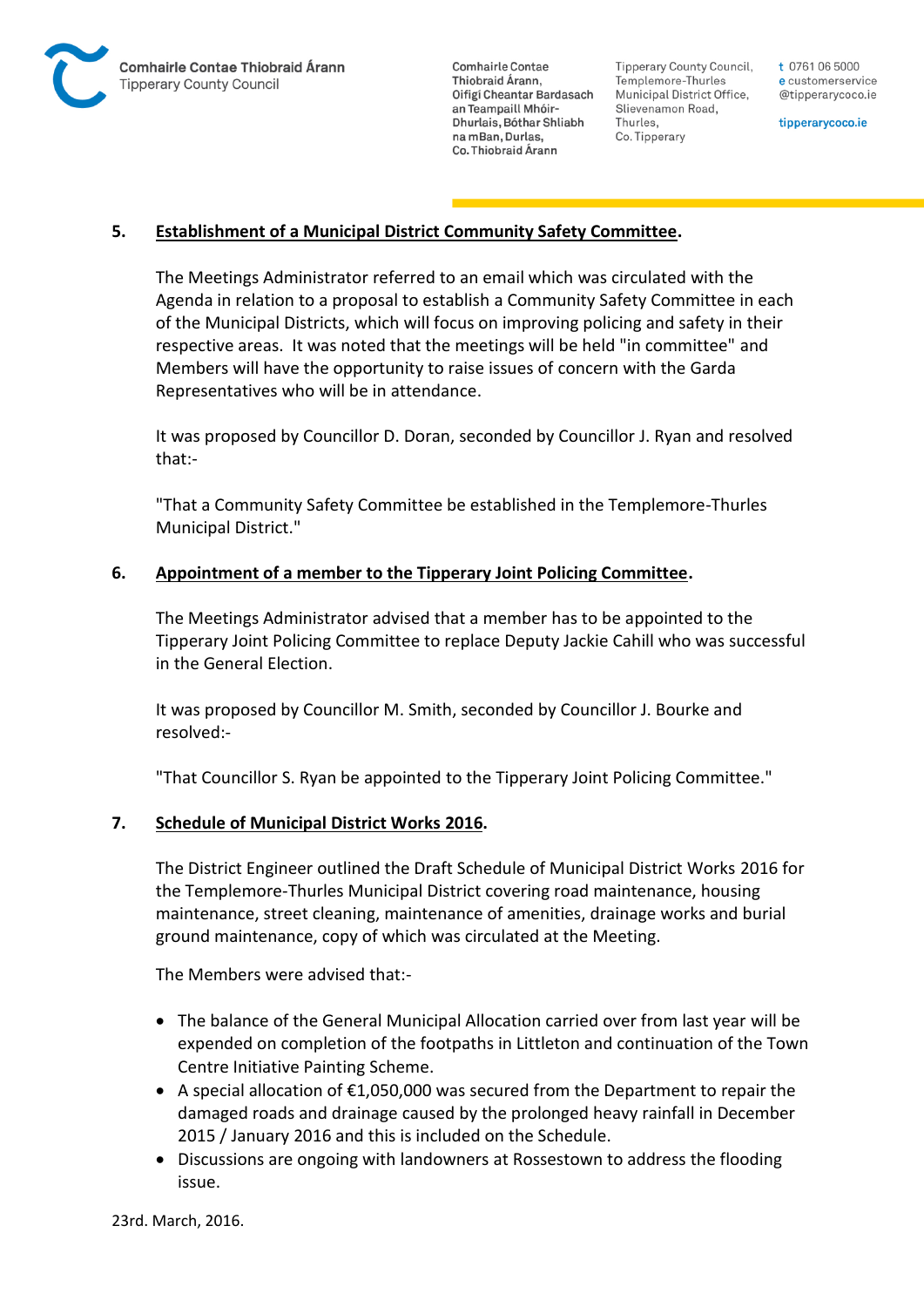Tipperary County Council. Templemore-Thurles Municipal District Office, Slievenamon Road, Thurles, Co. Tipperary

t 0761 06 5000 e customerservice @tipperarycoco.ie

tipperarycoco.ie

- The Council was unsuccessful in securing funding to address flooding at Galbertstown which is very costly however additional grants may be allocated later in the year.
- Pipework will be installed in Moyneard Lane to alleviate flooding in the area.
- The District Engineer will examine the feasibility of providing traffic calming measures at the entrance to Churchview Housing Estate, Littleton.
- Surface dressing can only be undertaken on roads that are structurally sound and road reconstruction is not permitted under the Programme.
- Any additions to the 2016 Roadworks Programme will result in the dropping of other roads as there is a finite budget.
- Road Grants this year amount to approximately €8m while a sum of between €150m and €200m is required to bring all roads in the County to an acceptable standard.
- Roads in the poorest condition are rated between 1 and 4 and all roads included in the Restoration Improvement Programme fall within these ratings.
- Councillors may view the ratings of each road if they call into the Office.
- A review will be undertaken on the roads at Barronstown, Loughmore, Eoin Ryan's Garage, Loughmore, Ballyknockane, Templetuohy and any other roads that are of concern to the Members should be submitted to the District Engineer for consideration.

It was proposed by Councillor M. Smith, seconded by Councillor D. Doran and resolved:-

"That, in accordance with Section 103A of the Local Government Act, 2001, as inserted by Section 58 of the Local Government Reform Act, 2014, the Schedule Of Municipal District Works for Templemore-Thurles Municipal District be and is hereby adopted."

The Cathaoirleach and Members expressed appreciation to the Engineering Staff for the work undertaken in securing a significant level of funding to repair the damaged roads.

# **8. Payment of Grants - Tidy Towns & Burial Grounds.**

The Meetings Administrator advised that 13 Burial Ground Committees, who secured grants last year, have not yet submitted their application and the closing date was last week.

It was proposed by Councillor J. Ryan, seconded by Councillor M. Smith and resolved that:

"That the closing date for receipt of applications from Burial Ground Committees be extended for a few weeks."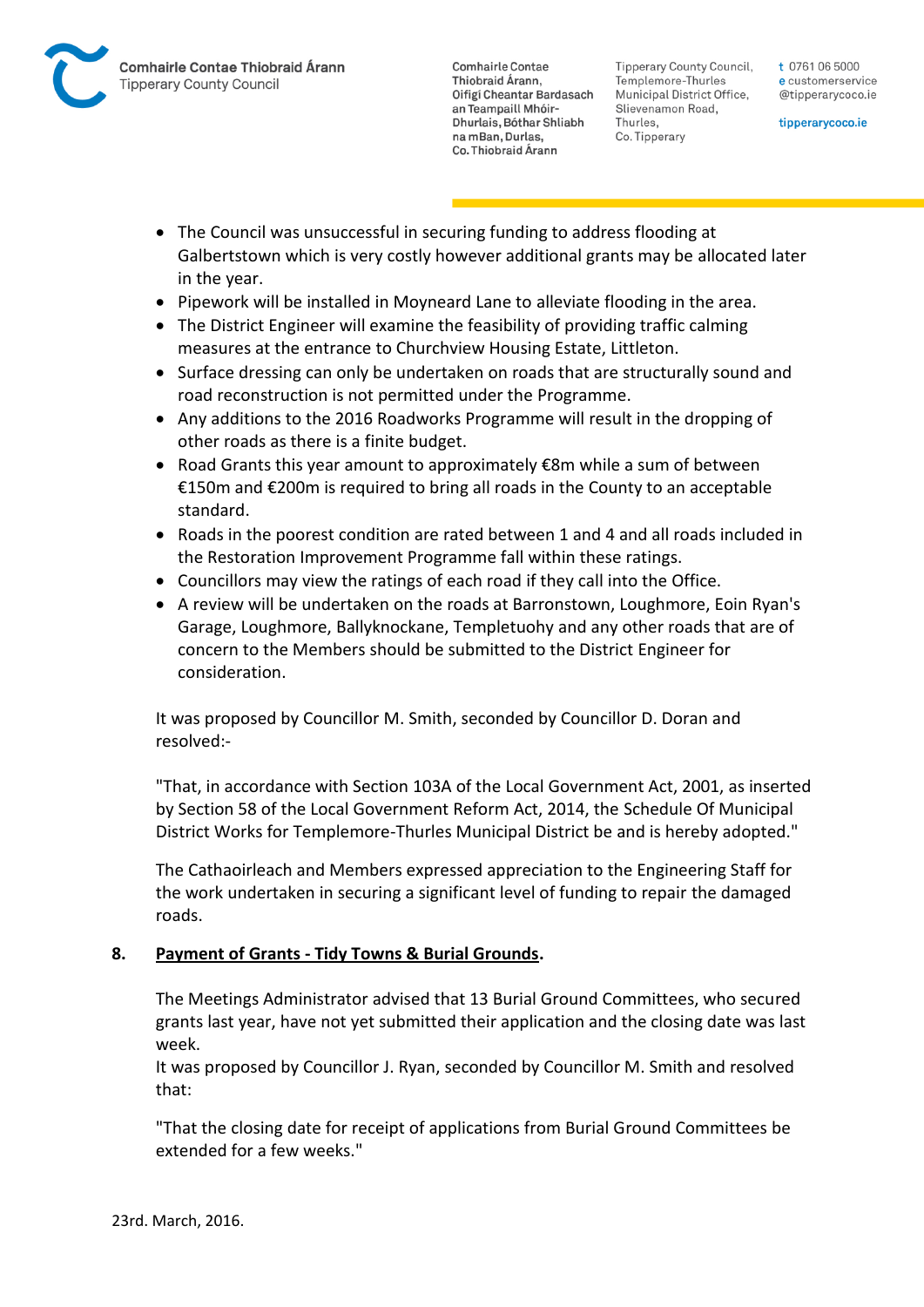**Tipperary County Council,** Templemore-Thurles Municipal District Office, Slievenamon Road, Thurles, Co. Tipperary

t 0761 06 5000 e customerservice @tipperarycoco.ie

tipperarycoco.ie

The Meetings Administrator confirmed that 22 applications have been submitted by Tidy Towns Committees which is an increase of two on last year and that it is proposed to allocate the same grant amounts to each committee as in 2015 while a grant of €900.00 will be awarded to the two new applicants.

The Meetings Administrator confirmed that decisions on the applications for funding under the Templemore-Thurles Municipal District 1916 Commemoration Scheme will be issued in the next week.

#### **9. 2016 Work Programmes.**

This was dealt with under Item 7 of the Agenda - Schedule of Municipal District Works.

#### **10. Update on Projects.**

| Thurles Town Park.                                                                                | The Contractor is responsible for cutting<br>the grass during the defects liability period<br>and a sum has been retained on the<br>Contract to cover this timeframe.                                                                                     |
|---------------------------------------------------------------------------------------------------|-----------------------------------------------------------------------------------------------------------------------------------------------------------------------------------------------------------------------------------------------------------|
| Liberty<br>Square<br>Refurbishment<br>and<br>of<br>development<br>a<br>carpark.                   | Five submissions which were received on<br>the Part 8 Plans have been forwarded to<br>Planning Section for preparation of a report<br>for consideration by the Members at the<br>April Monthly Meeting.                                                   |
| <b>Extension</b><br>to<br>and<br>Refurbishment of<br>the<br>Offices at Castle Avenue,<br>Thurles. | The contract is progressing very well within<br>the Work Programme and a site visit will be<br>organised for the Members at an early<br>date.                                                                                                             |
| Repairs / Improvements<br>Templemore<br>Town<br>to<br>Hall                                        | The external of the building was painted<br>recently which has improved its visual<br>appearance in the town centre and tenders<br>will be sought in the coming months to<br>undertake priority works identified by the<br><b>Conservation Architect.</b> |
| Templemore Town Park<br>Extension.                                                                | A number of sketches/layouts for the<br>additional land purchased will be brought<br>before the Council in due course.                                                                                                                                    |
| Village<br>Enhancement<br>Works.                                                                  | Footpath improvements will be undertaken<br>in Gortnahoe, Inch and Ballycahill this year.                                                                                                                                                                 |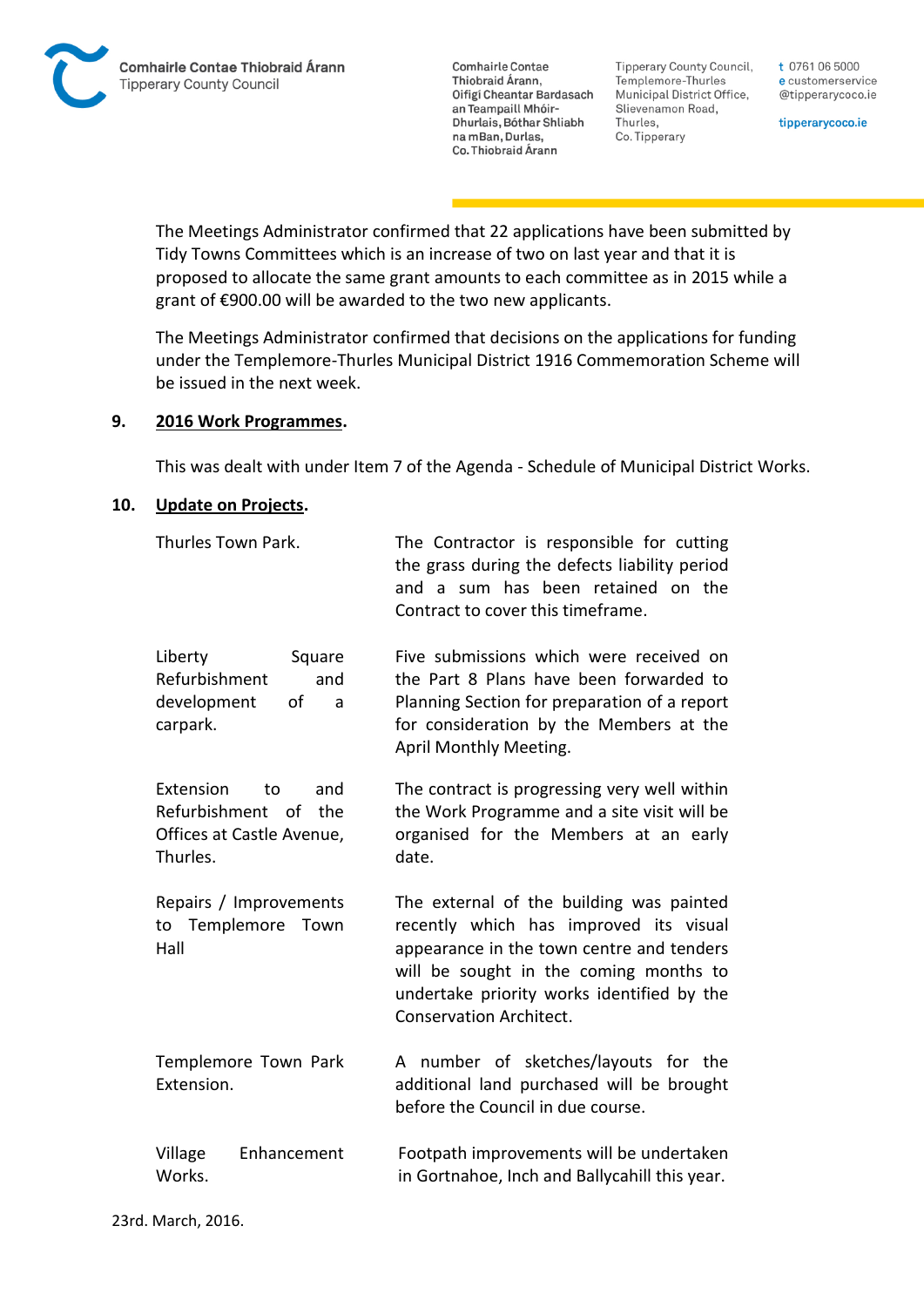

**Tipperary County Council,** Templemore-Thurles Municipal District Office, Slievenamon Road, Thurles, Co. Tipperary

t 0761 06 5000 e customerservice @tipperarycoco.ie

tipperarycoco.ie

| Enhancement<br>Rocrea                 |  |         | Tender documents are being finalised for                                                                                                                                       |
|---------------------------------------|--|---------|--------------------------------------------------------------------------------------------------------------------------------------------------------------------------------|
| Scheme and                            |  | Roscrea | the engagement of a Consulting Engineer                                                                                                                                        |
| <b>Traffic</b>                        |  | and     | prepare the Roscrea Traffic and<br>to                                                                                                                                          |
| Transportation                        |  | Plan    | Transportation Plan 2016. The successful                                                                                                                                       |
| 2016.                                 |  |         | Consultants will be required to work closely<br>with the Design Team who will be<br>appointed shortly to prepare designs for<br>the Roscrea Enhancement Scheme.                |
| Carpark at St. Patrick's<br>Cemetery. |  |         | A draft layout plan for the carpark has been<br>completed. Plans and specification for the<br>Part 8 Process are currently being finalised<br>in-house by the technical staff. |

#### Matters Arising.

The District Manager undertook, at a request from Councillor J. Ryan, to investigate the possibility of engaging a professional graffiti artist to create a high quality mural on the walls of the skateboard park which might help curb the incidents of unsightly graffiti being drawn there presently.

### **11. Notices of Motion.**

### **a) Notice of Motion in the name of Councillor John Hogan.**

Councillor John Hogan formally moved the following Notice of Motion in his name:

"I am calling on this Municipal District to allocate funding from our roads contribution budget to erect traffic calming measures and extra lighting at Coláiste Mhuire Co Ed, Thurles. This is a dark and dangerous area when students are using the school and attending LIT Thurles. This issue has been raised many times and should be addressed immediately."

The Cathaoirleach pointed out that the wall of Semple Stadium is leaning out onto the footpath at Castlemeadows, Thurles and that the Council should enter into discussions with the GAA to remove the wall to facilitate the widening of the footpath which would benefit pupils attending Coláiste Mhuire.

Other Members endorsed Councillor Hogan's Motion.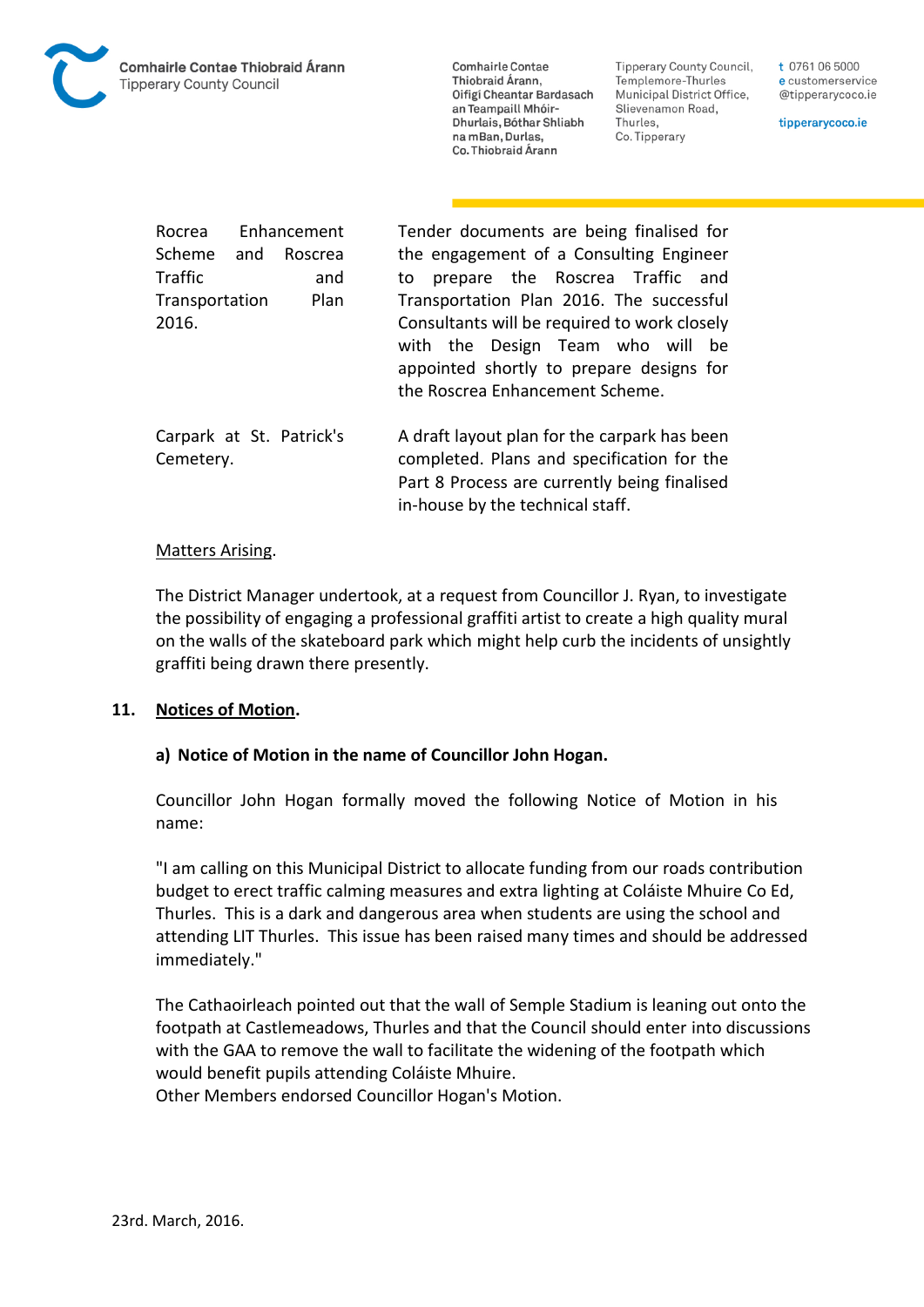Tipperary County Council. Templemore-Thurles Municipal District Office, Slievenamon Road, Thurles, Co. Tipperary

t 0761 06 5000 e customerservice @tipperarycoco.ie

tipperarycoco.ie

The District Engineer indicated that he had completed a preliminary survey of the area and was endeavouring to set up a meeting with the management of Semple Stadium to discuss the matter.

# **b) Notice of Motion in the name of Councillor John Hogan.**

Councillor John Hogan formally moved the following Notice of Motion in his name:

"I am calling on this Municipal District to allocate funding in our roads programme for the upgrade of the roads in Gortnahoe Village. This is the only village in our Municipal District that has not been resurfaced in the past 10 years. The roads are in a terrible state and I am not prepared to let this situation continue any longer as I have consistently raised this issue without any action happening over the past two years."

Councillor Hogan confirmed that he was delighted that the road in Gortnahoe Village is included under the 2016 Roadworks Programme.

# **c) Notice of Motion in the name of Councillor Jim Ryan.**

### **e) Notice of Motion in the name of Councillor David Doran.**

It was agreed that the Notices of Motion in the names of Councillor J. Ryan and Councillor D. Doran be taken together as they relate to the Thurles Inner Relief Road.

# **c) Notice of Motion in the name of Councillor J. Ryan.**

Councillor Jim Ryan formally moved the following Notice of Motion in his name:

"To help ease the unacceptable traffic problems in Thurles, I am calling on this District to investigate the possibility of taking out a loan to start the construction of The Thurles Inner Relief Road."

### **e) Notice of Motion in the name of Councillor D. Doran.**

Councillor David Doran formally moved the following Notice of Motion in his name:

"I am asking that this Council formally request for funding to be released from Central Government to construct the Thurles Inner Relief Road which is already approved by An Bord Pleanala and the preliminary design completed."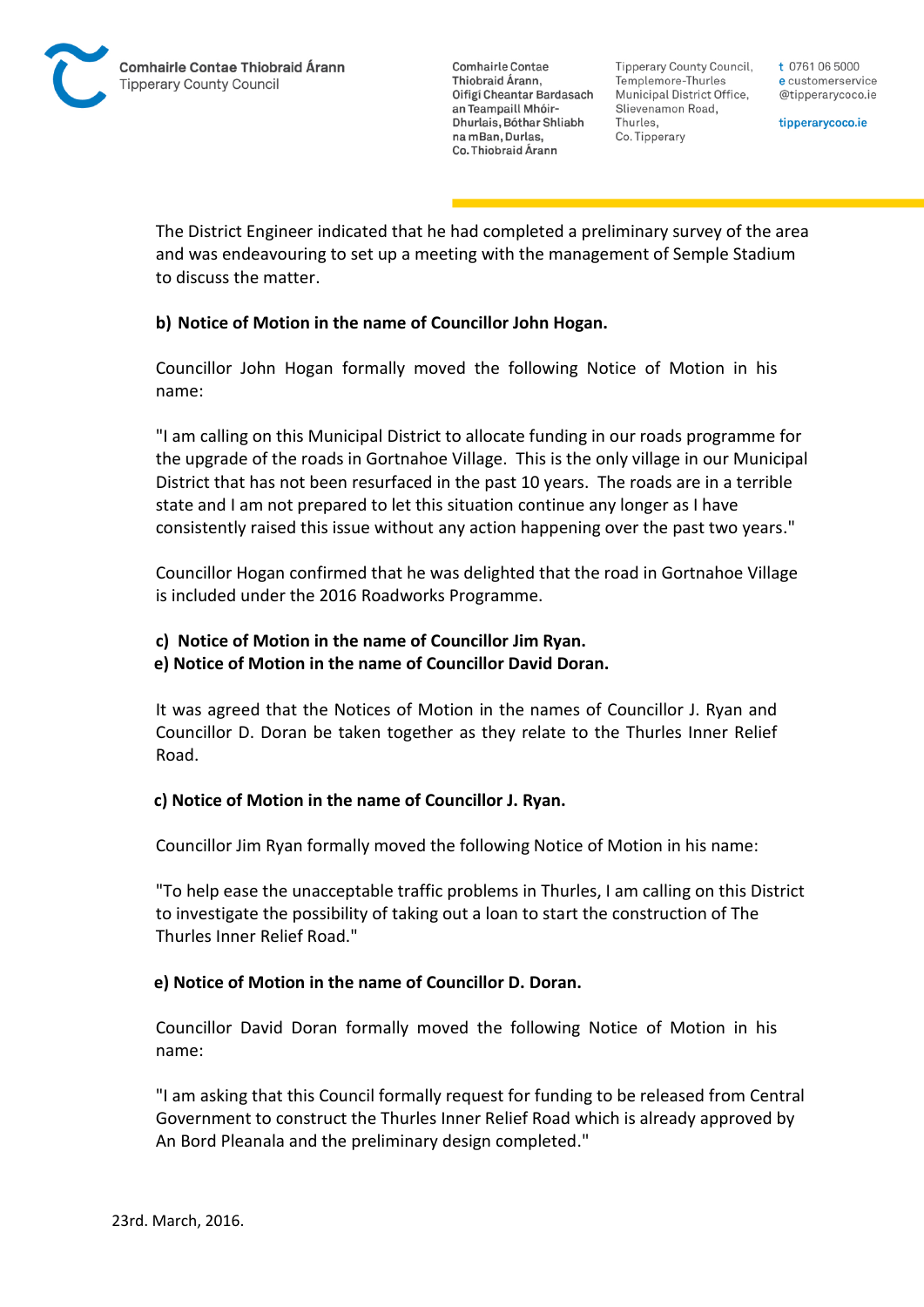

Tipperary County Council. Templemore-Thurles Municipal District Office, Slievenamon Road, Thurles, Co. Tipperary

t 0761 06 5000 e customerservice @tipperarycoco.ie

tipperarycoco.ie

Councillor J. Ryan pointed out that the development of the Thurles Inner Relief Road in Thurles would greatly ease traffic congestion in the town.

Councillor D. Doran suggested that the Council seek a Deputation with the incoming Minister for Transport to highlight its importance to the town.

Other Members supported the Motion.

The District Manager advised that it is not feasible to progress the road until the land acquisition is completed.

It was unanimously agreed that the Notice of Motion be referred to the full Council to progress the land acquisition.

#### **d) Notice of Motion in the name of Councillor D. Doran.**

Councillor David Doran formally moved the following Notice of Motion in his name:

"I am calling on this Council to erect new and up to date signage on our Approach Roads to Thurles."

Councillor D. Doran pointed out that a lot of signs on the approach roads into Thurles are out of date and need to be replaced.

It was agreed that the matter be examined.

#### **12. Correspondence.**

(a) Review of Speed Limits in the County.

The Meetings Administrator advised that the Roads Section propose to hold a Workshop for the Members, prior to the April Municipal District Meeting, to discuss the review of speed limits which is currently taking place.

It was proposed by Councillor J. Ryan, seconded by Councillor S. Ryan and resolved:

"That the Workshop on the review of Speed Limits in the County be held at 11.00 am on Wednesday 27th. April, 2016 followed by the April Monthly Meeting of the Municipal District at 12 noon on Wednesday 27th. April, 2016."